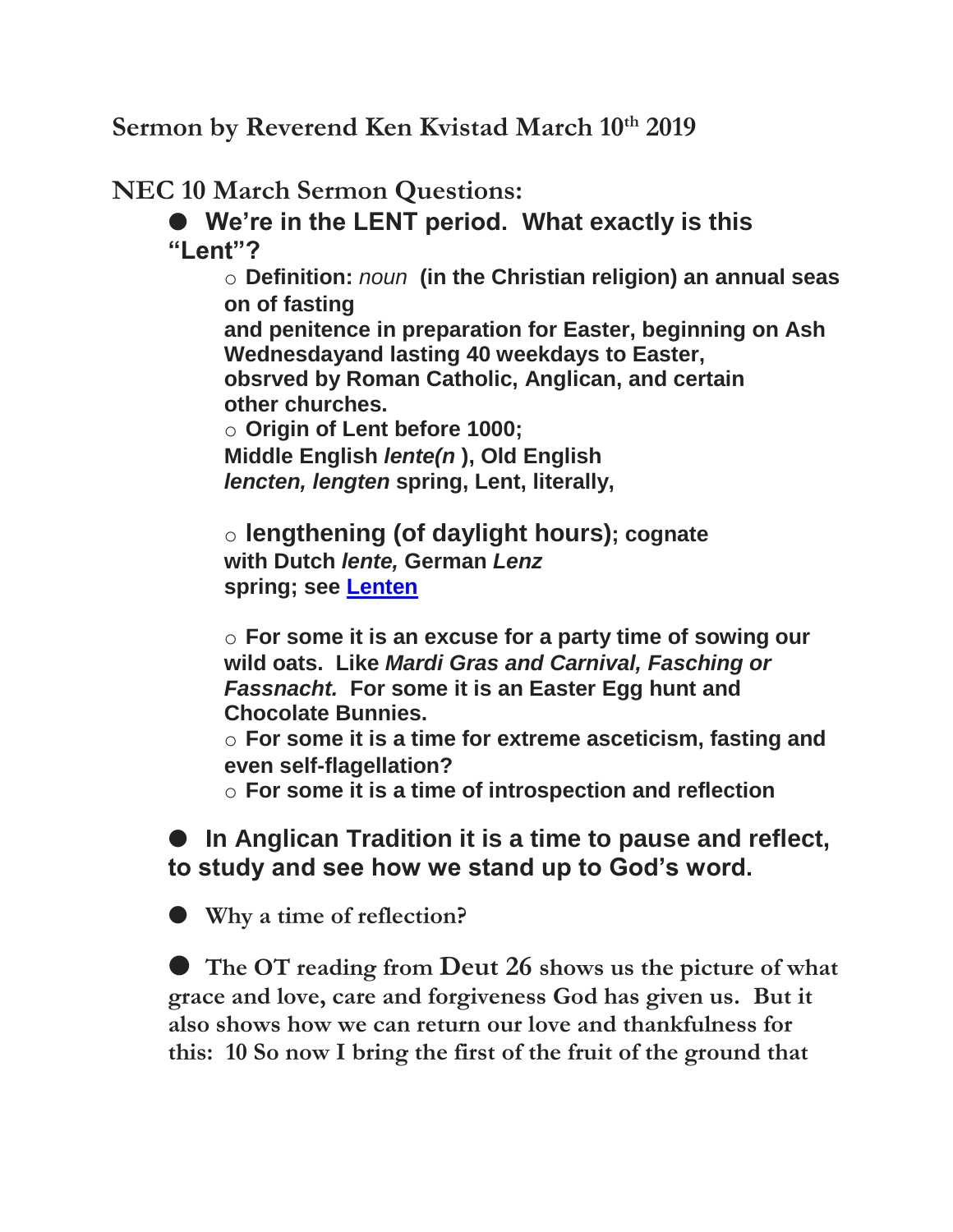**you, O Lord, have given me.' You shall set it down before the Lord your God and bow down before the Lord your God.**

o **This return of our First Fruit the gift from God commemorating what he has given in bringing us out of SLAVERY in Egypt and to a land flowing with milk and honey parallizes what CHRIST did for us bringing us out of a state of darkness and bondage to the absence of God in our lives and to new Life, a day of light and sunshine and new beginnings.**

• **The Psalm 91Responsive reading is prophetic of Christ and his relationship to God the Father.** V9 Because you have made the Lord your refuge •and the Most High our stronghold,

• **v10 says There shall no evil happen to you, It likewise is good news for us as Christians and followers of Christ…**

• **The Gospel Reading from Luke 4 shows us exactly what Christ did to prepare himself for his "Easter" Passion and what we can do to prepare ourselves for our own Challenges in a often hostile environment to our life in Christ. But it shows us the way Christ took and hence we have a roadmap. It is in effect our Model for our Lenten preparation and for life.**

• **The Letter to the Romans Ch10 reminds us that Christ's Truth—and--I believe even more HE personally is near. The text says: "The word is near us it is on our lips and in our hearts." Christ is with us and we can be assured He will lead us if we**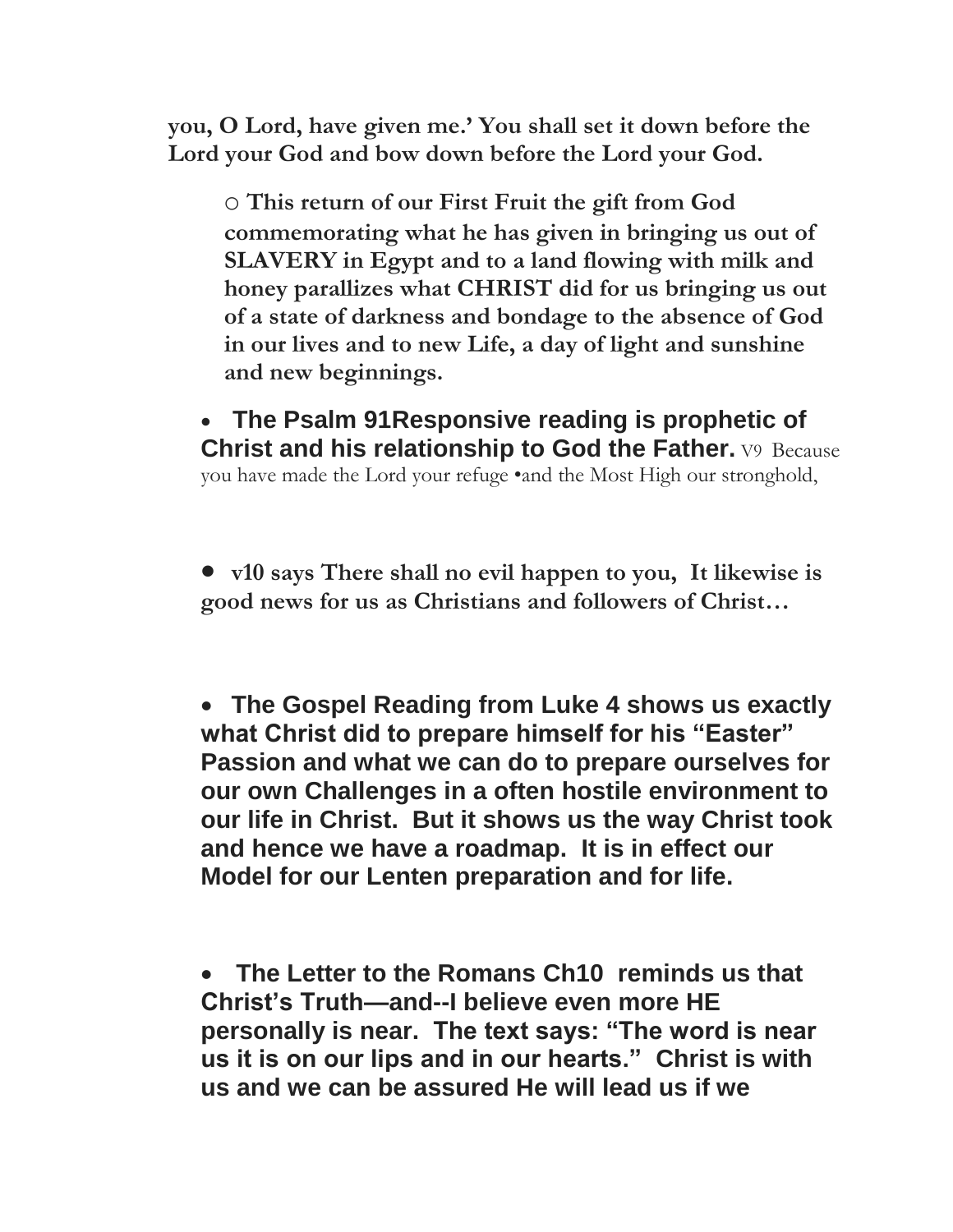**allow…He has gained all authority in Heaven and Earth and is leading as promised to the ends of the Earth..**

• **Following and Believing results in this, in the words of Romans 10** 'No one who believes in him will be put to shame.' …'Everyone who calls on the name of the Lord shall be saved.'

*"*

## • **Other CS Quotes:**

- *God can't give us peace and happiness apart from Himself because there is no such thing."*
- •

• *"A woman's heart should be so close to God that a man should have to chase Him to find her."*

•

• *"Affliction is often that thing which prepares an ordinary person for some sort of an extraordinary destiny."*

•

• *"Integrity is doing the right thing even when no one is watching."*

•

• *"No man knows how bad he is till he has tried very hard to be good."*

•

• *"Don't shine so others can see you. Shine so that through you others can see Him."*